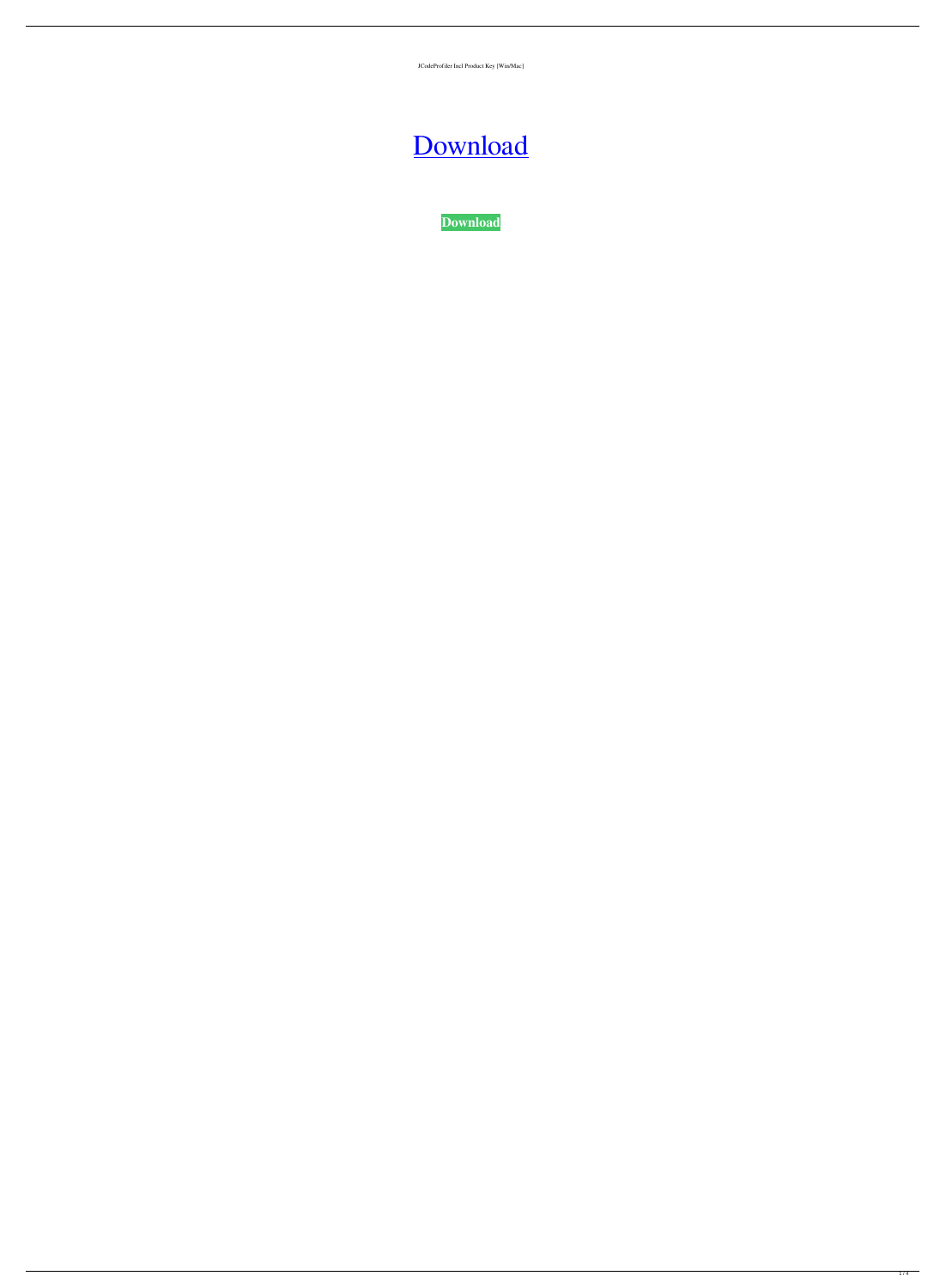#### **JCodeProfiler Crack+ Serial Number Full Torrent Free [Win/Mac] (Updated 2022)**

====================== jCodeProflier is a Java profiler. It is a tool for Java programs, which helps you to solve certain problems. It generates detailed profiles of methods which can be displayed in the profile viewer. jCodeProflier have two goals: \* View the call graph of the analyzed Java program. \* See the call times of the analyzed methods. You can start jCodeProflier from the command line. Or you can start it in a graphical way with jdp, a Jython IDE for jCodeProflier. jCodeProflier can also start automatically at the beginning of the program execution. For a large project the workspace can be split. Features: =========== \* command line options: \* launch jCodeProflier with the class name of the program under analysis. \* generate renders with the method name of the analyzed methods. \* launch jCodeProflier automatically at the beginning of the program execution. \* can be launched from a Jython IDE. \* see the profile viewer in your computer screen. \* shows the percentage of time of the analyzed methods. \* usage of the profile viewer. \* import of the renders from the profile viewer. \* shows the method to the profile viewer. \* shows the hierarchy of the analyzed classes. \* shows the hierarchy of the analyzed packages. \* shows the hierarchy of the hierarchy of the analyzed classes. \* shows the hierarchy of the analyzed packages. \* shows the hierarchy of the analyzed methods. \* multi-threaded mode: all methods can be profiled simultaneously. \* start the thread profiling and generate renders while the program is running. \* can split the workspace. \* you can save the renders with the set name and the extension. \* shows the call times of the analyzed methods. \* can pause the execution of the analyzed program. \* can resume the execution of the analyzed program. \* can show the register values. \* can show the stack trace of the analyzed methods. \* can show the local variable values. \* show method parameters. \* save your data to your file. \* shutdown your program in case of an error or a wrong termination. \* shows the coverage of the analyzed methods. \* show the entry point of the analyzed class. \* shows the value of the analyzed variables. \* see the run-time JVM

#### **JCodeProfiler Crack+ Download**

The Java CodeProfiler is a standalone profiler that runs only on Java Virtual Machines and is able to record profiling data and generate histograms. It can be used to monitor the execution time of Java programs. Using the Open Source jCodeProflier we can create and visualize simple Java profiling data on our web pages. KEYMACRO Description: The Open Source jCodeProflier offers the following functionalities: - Produce summary and detailed profiles of your Java applications in various ways - Generate HTML and PDF reports of your application's execution performance - Analyze the executed methods and generate visualization of execution time histograms - Analyze the executed methods and generate visualization of execution time histograms - Produce a ReportManager that allows generating an analysis result from results produced by the profiler. - Produce a ReportManager that allows generating an analysis result from results produced by the profiler. KeyFeatures - Support various type of rendering (images, pdf, html) - Easy usage with less configuration - Customizable the execution profiling filters - Gather profiling data and generate renders on the fly - Generate HTML and PDF reports of your application's execution performance - Generate HTML and PDF reports of your application's execution performance - Analyze the executed methods and generate visualization of execution time histograms - Analyze the executed methods and generate visualization of execution time histograms - Generate a ReportManager that allows generating an analysis result from results produced by the profiler - Generate a ReportManager that allows generating an analysis result from results produced by the profiler - Support JUnit and PMD integration for code quality monitoring - Support JUnit and PMD integration for code quality monitoring Versions: - 3.x jCodeProfiler Cracked 2022 Latest Version\_example\_Samples The Java CodeProfiler is a standalone profiler that runs only on Java Virtual Machines and is able to record profiling data and generate histograms. It can be used to monitor the execution time of Java programs. Using the Open Source jCodeProflier we can create and visualize simple Java profiling data on our web pages. KEYMACRO Description: The Open Source jCodeProflier offers the following functionalities: - Produce summary and detailed profiles of your Java applications in various ways - Generate HTML and PDF 77a5ca646e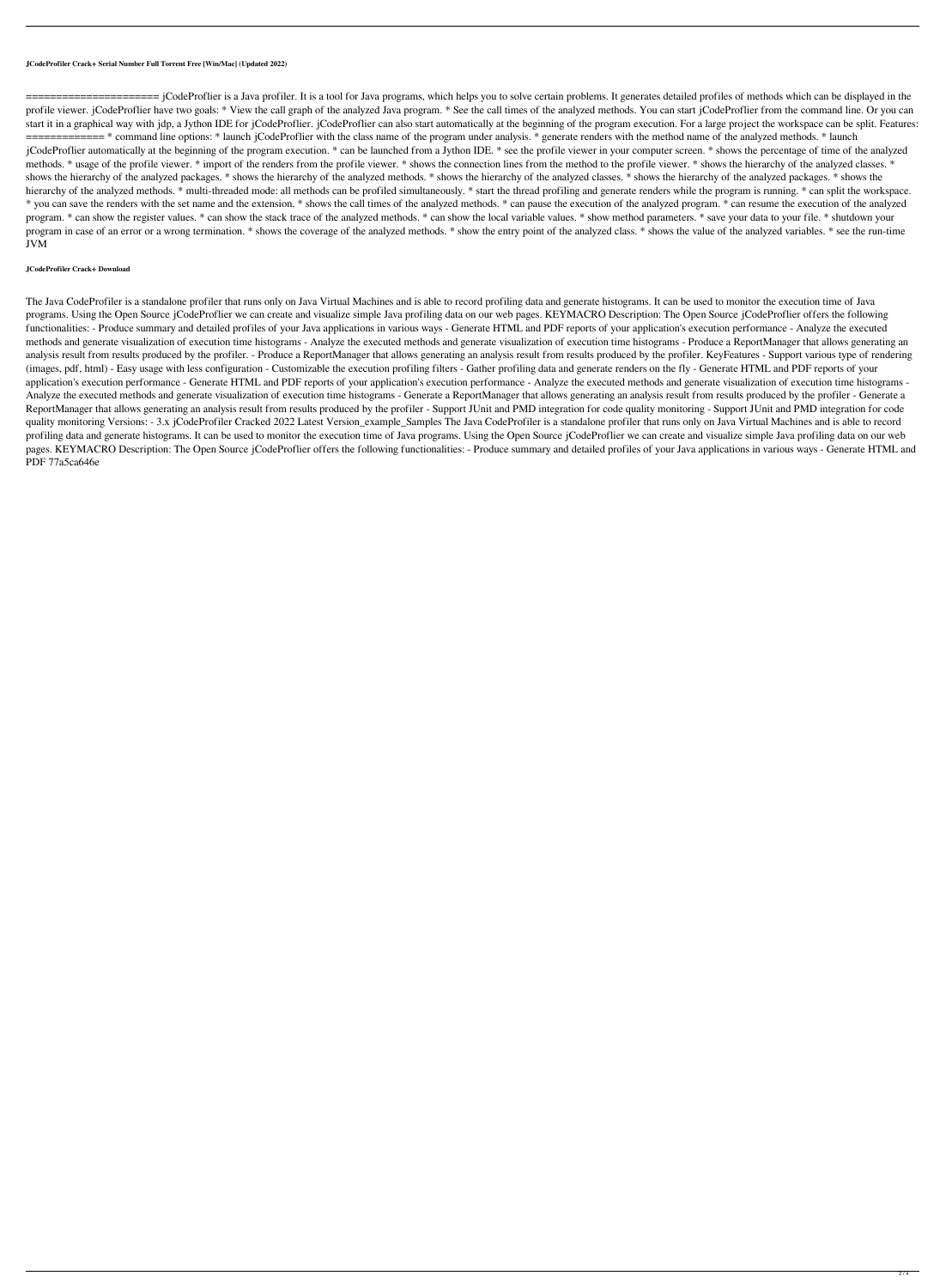#### **JCodeProfiler For Windows**

jCodeProfiler is a Java Profiler. jVoidart is a Java code analyzer that allows to quickly analyze Java code. Version-Control jVoidart was written as a simple and efficient tool to provide a code analyzer for java source code for version control See also Comparison of software profiling tools References External links Category:Software profiling toolsGet all the very latest news in Ireland straight to your email every single day Sign up! Thank you for subscribing See our privacy notice Invalid Email Titans' new star Charlie Conway was reportedly set to leave the Irish club after just a few weeks of training. Conway, 27, put pen to paper on a contract with Leinster yesterday, while former Munster lock John Cooney is also poised to join the province. A high-ranking source told the Irish Independent Conway would be leaving the Irish province in the summer. It is understood that the player has spent the last week training with the Leinster Rugby academy and now Leinster officials are keen to extend a contract that runs until summer 2019. Conway, who has won 11 caps for Ireland, played his club rugby with Leinster in the Super Rugby competition. He left Leinster at the end of last season and will be eligible for inclusion in an Ireland squad after next month's tour of Argentina. However, the former Ireland under-19 captain will have to prove his worth with the Leinster Academy if he is to secure a contract until June 2021. Conway helped Leinster to Super Rugby titles in 2015 and 2016 before switching to the Guinness Pro12 with the Irish province for the 2017-18 season. Cooney is expected to leave Munster when his current deal expires at the end of the current season. The Munster stalwart - who is tied to the province until 2021 - moved to Irish province Connacht last summer./\* \* Copyright (C) 2013-2020 Canonical, Ltd. \* \* This program is free software; you can redistribute it and/or \* modify it under the terms of the GNU General Public License \* as published by the Free Software Foundation; either version 2 \* of the License, or (at your option) any later version. \* \* This program is distributed in the hope that it will be useful, \* but WITHOUT ANY WARRANTY; without even the

#### **What's New in the JCodeProfiler?**

The jCodeProflier server allows to generate renders of the object graph of the applications. It can be used for dynamic analysis and feedback of the object graph and therefore supports a large number of dynamic object visualization techniques. Archive for month: December, 2013 The BBC recently reported that protests are planned for this coming Friday at nine cities across the U.S. Protesters are expected to gather outside of banks in an effort to call attention to the effect of the Federal Reserve's decision to print more money, something they believe is leading to a devalued dollar. In addition, protesters are also expected to target McDonald's stores across the country. While they haven't announced what they're protesting, they're expected to show up and show their displeasure of the fast-food giant for making their profits while many are struggling to make ends meet. The protests are the brainchild of a Washington DC activist named Corbin Trent. He has gathered together many like-minded groups who are expected to help with the protests. Those who wish to join in with the protests will need to be able to stand for several hours in the cold in order to support the cause. Numerous protesters will likely gather outside of New York City's Goldman Sachs building and will march to various McDonald's locations. It is still unclear what a McDonald's protest would consist of. There is no real expectation on what the group would do or what they would say while they are standing outside of the fast-food giant. With the current state of the economy, it is believed that many are in a position where they are unable to make large payments, including the payment of a credit card. With the devalued dollar and the printing of more money by the Federal Reserve, many people are struggling to make ends meet. The goal of the protesters is to draw attention to the issue of the devalued dollar, and to get McDonald's to raise their minimum wage. The protesters also wish to raise awareness of the issues of the Federal Reserve and the high levels of government spending. They believe that government spending and the number of dollars printed are the problems at hand. Corbin Trent has already stated that this will be a peaceful and non-violent event. The groups who are working together to help with the protest are strongly against violence. Still, this isn't the first time that protesters have utilized violence in an effort to make their point. It remains to be seen if the protests will be violence-free. Corbin Trent hopes that this protest will help bring people together and encourage others to join the protest. He feels that it's important to come together and call attention to the problems that the Federal Reserve and the government are creating. Most of the protesters are already working with the groups who are helping to bring them to this event.